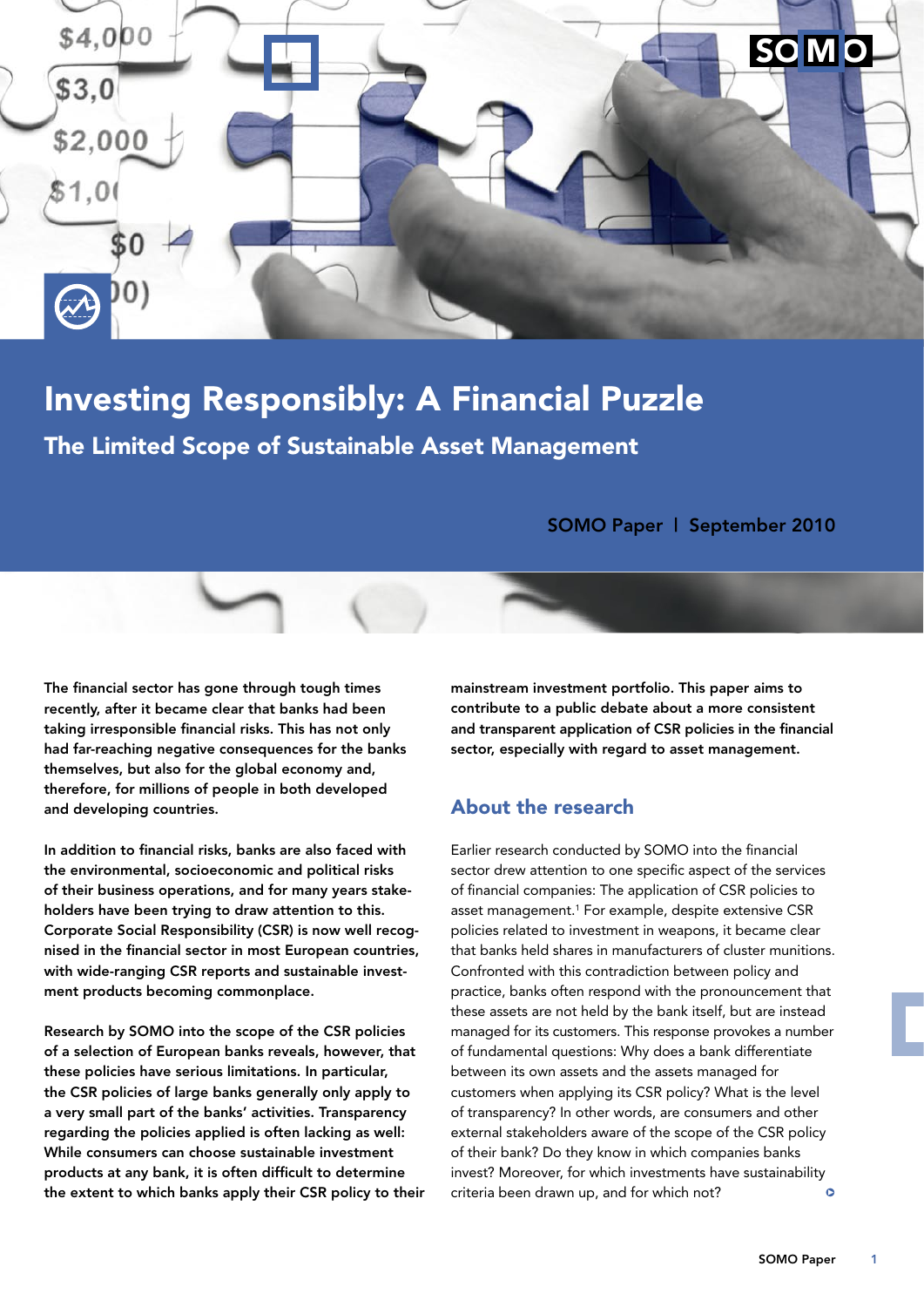This publication centres around these and related questions. It looks in detail at:

- $\Box$  The existence, scope and application of CSR policies with regard to asset management, especially concerning mainstream investment portfolios and the existence and application of concrete exclusion criteria. A distinction is made between assets invested at the expense and risk of the bank and assets managed for third parties, such as institutional investors and private and commercial customers (see paragraph Asset management).
- $\Box$  Transparency concerning these policies and practices.

The research is restricted to information on policies that is publicly available, as transparency is pivotal for a genuine CSR policy. Furthermore, it is acknowledged that the scope of the research is to some extent limited as it does not take into account all policies and practices of banks related to sustainable asset management. For example, proxy voting, engagement strategies and the functioning of sustainable funds are omitted from this study. Exclusion should be seen as a last resort in case of failed engagement or other sustainable asset management strategies. However, insight in these criteria is essential for a well-elaborated CSR strategy concerning asset management.

The study focuses primarily on five large European banks from different EU member states. They are ING Group, RBS Group, Deutsche Bank, BNP Paribas and Santander Group. In order to provide a broader picture of alternatives on the market, two other Dutch banks are included in the study, Triodos Bank and SNS REAAL. Triodos Bank, a rather small bank compared to the others, is a sustainable bank, which is active in the Netherlands, Belgium, Spain and Germany. SNS REAAL is a Dutch financial services provider which

primarily offers banking services to consumers and medium and small enterprises. SNS REAAL is included as it has recently started to enhance its investment strategies in terms of sustainability.

The findings in this paper are based on information published on the websites, in the financial annual reports and in the CSR reports of the banks studied. In order to ensure detailed information, SOMO also asked the seven selected banks to provide data by means of an online questionnaire. In addition, a provisional version of this paper was sent to the banks to give them the opportunity to correct any factual inaccuracies. Out of the seven banks, six cooperated and Santander did not.

### Asset management

In order to be able to analyse the CSR policy of a bank with regard to investments, it is necessary to have some insights in how banks manage their assets. Banks offer their customers a wide range of investment products, but also invest their own assets. It should be noted that the terminology used for different types of asset management in this paper is not always the same as the terms used by the banks themselves. 'Investments at the expense and risk of the client' can be phrased differently in the banks' terminology. 'Third party assets', 'managed assets', 'managed customer funds' and 'invested assets' are the most common alternatives used by banks. The various forms of asset management are:

 $\Box$  Investment at the expense and risk of the bank This involves investments in shares, bonds and other securities which the bank realises at its own expense

## Services provided by banks

The services of banks can, generally speaking, be categorised as follows:

- **Retail banking, which relates to the services** that banks offer to private individuals and small businesses, such as savings and current accounts, mortgages, personal loans, credit cards, etc.
- **Banks use** *credit provision* to lend out money to businesses, public sector bodies and also to other banks.
- **E** With *project financing*, banks finance specific long-term projects of businesses or public sector bodies, such as the development of a new copper mine or the construction of a railway or a dam.
- **The** *investment division* of a bank or an investment bank advises companies and public sector bodies on the issuing of shares or bonds, and assists with mergers and acquisitions.
- *Asset management* is the management, on an individual basis or in collective funds, of assets, for example investments in shares and bonds. The bank does this for the assets it owns itself, but also for the assets it manages for third, private and commercial parties.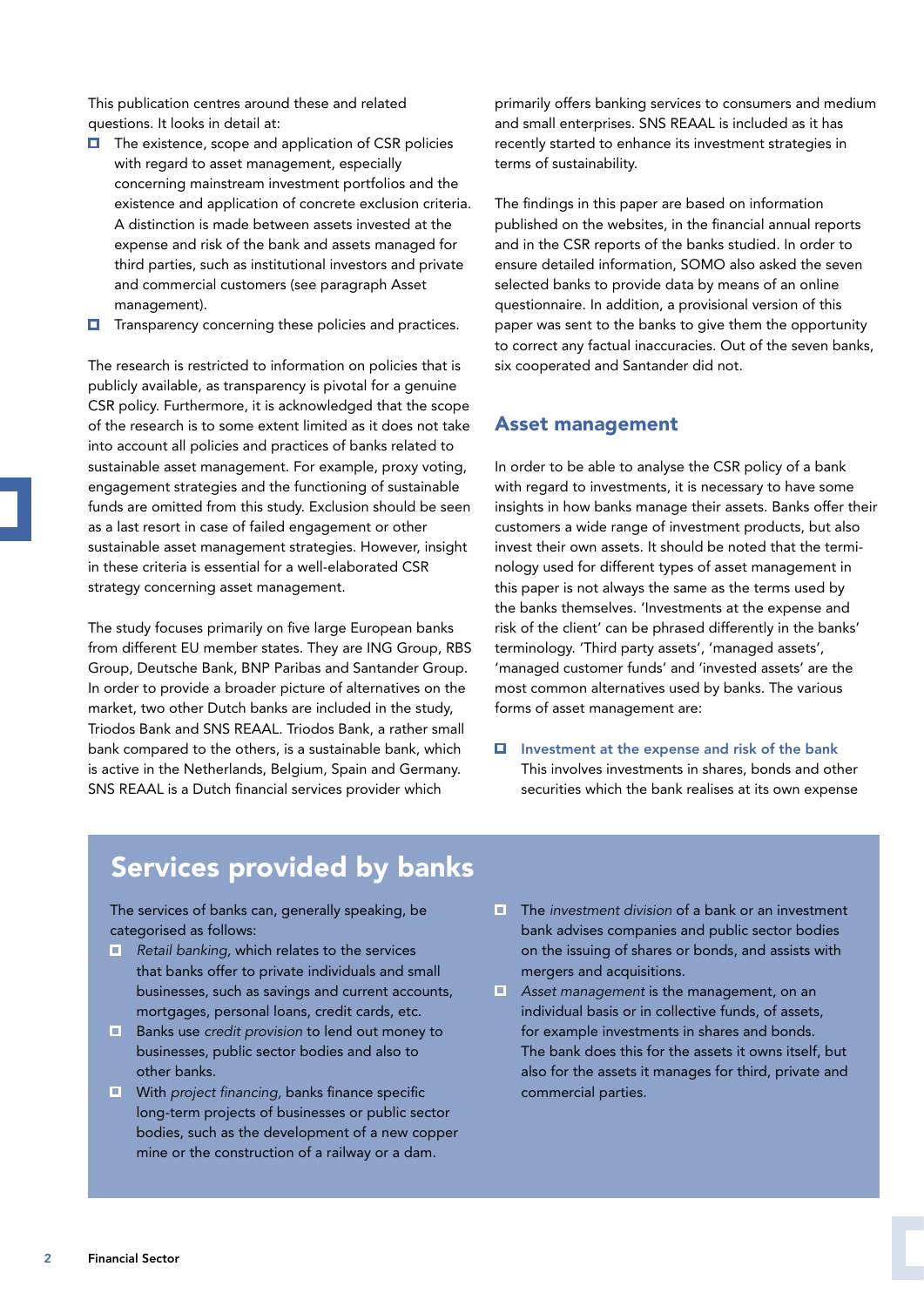

## Ban on cluster munitions

Worldwide attention to the large number of civilian casualties caused by the use of cluster bombs has put pressure on financial institutions to divest from companies that produce these weapons. The Convention on Cluster Munition was adopted by 107 states on 30 May 2008, and signed in December of that year. It will become binding international law which prohibits all use, stockpiling, production and transfer of Cluster Munitions. Financing the production of cluster munitions can be seen as 'assistance' or 'encouragement', as the convention also points out in its policy paper.<sup>2</sup>

Many countries that have signed the convention are now incorporating it into their national legislation, some by prohibiting investment in cluster munitions.<sup>3</sup> In the Netherlands, a motion in parliament to develop legislation to prohibit investment in cluster munitions was ignored by the executive body of the Dutch government, which considered it would not have

added value since pension funds and other financial institutions already do enough to ban investment in cluster bombs. However, large Dutch pension funds disagreed. They called for a ban, arguing that legislation against investing in cluster munitions would be a logical step after the Netherlands signed the convention in 2008.4 According to the pension funds, to be feasible the ban should meet certain requirements: it should apply to direct investments such as investments in shares and investment funds, but not to indirect investments such as index trackers, a collective investment scheme that replicates the movement of an index of a specific financial market. The Dutch pension funds also stated that 'the government should take its responsibility and lead the way for pension funds in this debate by developing a list of companies in which it is prohibited to invest. The government should also stop doing business with financial institutions that continue to invest in cluster munitions'.

and risk. The income and losses arising from these investments accrue directly to the bank, since the risks of these investments are also borne by the bank. As the bank is the legal owner of these investments, the bank itself determines where the money is invested. One example of an investment at the expense and risk of the bank is when customers deposit money in a savings account at a bank and receive a payment for this in the form of interest. The bank determines an interest rate and the customers are entitled to this interest, irrespective of how the savings are managed by the bank. The bank can lend this money, keep it in reserve or invest it at its own discretion and without the involvement of the clients. Part of the savings money that banks receive from clients is therefore invested. The profits and losses on these investments accrue to the bank. Consequently, regardless of whether the investments result in profit or loss, the customer receives the amount that he/she deposited into the savings account plus the agreed interest.

 $\Box$  Investment at the expense and risk of the client In this case, the bank manages the assets but the risk is borne by the client. In principle, the client determines where the funds are invested and is also the legal owner of the investments. Investment at the expense and risk of the client can take two forms:

Individual asset management

In the case of individual asset management, an amount of capital is entrusted by a private investor to a bank. The client decides where the money is to be invested or draws up an investment portfolio in consultation with an asset manager of the bank. The investor agrees with the bank on the manner in which the management of the assets takes place and whether the bank can decide on the sale and purchase of assets.

## Collective asset management

*Investment funds*

Most private investors invest their money in investment funds offered by banks. These funds consist of a wide range of investments, such as shares, bonds and investments in commodities. Investing in funds makes it possible to create a wide spread of risk with a relatively small amount of money, by purchasing a piece of a larger investment portfolio.

#### *Institutional investments*

Institutional investors, such as insurance companies or pension funds, also invest their capital. Pension funds invest capital that is paid in by participants, and insurance companies invest the premiums they receive from their clients. Once the premium or the pension payment is collected, pension funds or insurance companies are free to invest this money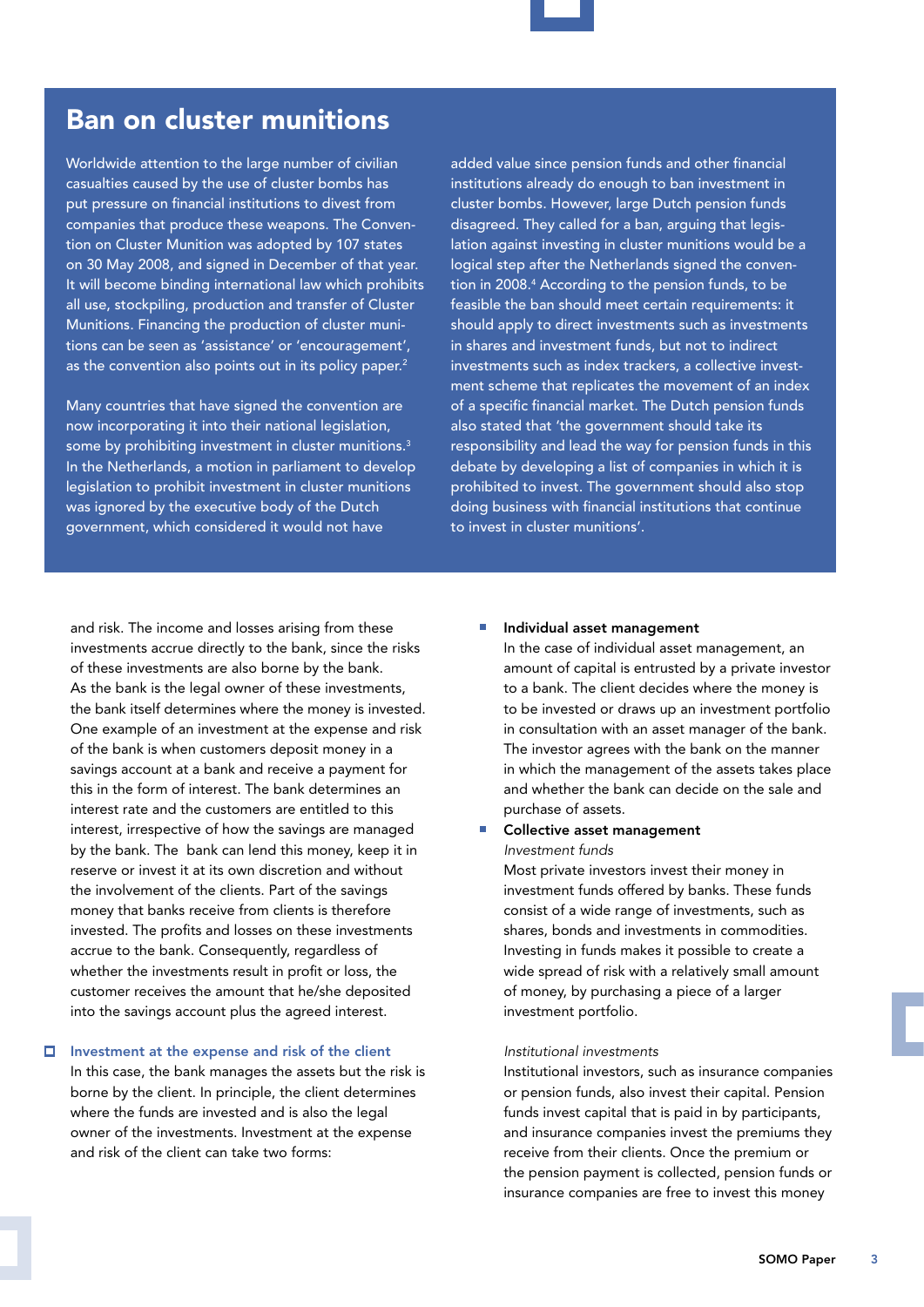however they please. These investments are linked to pension or insurance policies. The participants, all policyholders, do not have any individual influence over the way in which assets are managed.

## CSR initiatives in the financial sector

Overall, a great number of CSR initiatives and guidelines have been drawn up that can guide companies in developing their CSR strategies, policies and business practices. Some of these initiatives are sector wide. An example of this is the Global Compact, an initiative of the United Nations, which asks businesses to adopt 10 principles concerning human rights, working conditions, the environment and corruption. If adopted, these principles are applicable to all business activities worldwide. Around 5,300 companies in 130 countries across the world are a member of the Global Compact, including a large number of financial institutions.4 In addition, there are sectorspecific guidelines for the financial industry, for example the Equator Principles. These social and environmental principles relate to project financing by banks for amounts of EUR 10 million or more. Although the Equator Principles are not relevant for asset management, they are included in this study, as they are an important indicator for CSR in the financial sector.

In 2006, the United Nations drew up the Principles for Responsible Investment (UNPRI), which specifically targets asset management. These principles offer a framework for the investment analysis and decision-making processes of investors in the context of Environmental, Social and Governance (ESG) aspects. To date, more than 730 institutions worldwide have signed the UNPRI.<sup>6</sup> The signatory institutions commit to the following six PRI principles:<sup>7</sup>

- $\Box$  To incorporate ESG issues into investment analysis and decision-making processes
- $\Box$  To be active owners and incorporate ESG issues into their ownership policies and practices
- $\Box$  To seek appropriate disclosure on ESG issues from the entities in which they invest
- $\Box$  To promote acceptance and implementation of the Principles within the investment industry
- $\Box$  To work together to enhance their effectiveness in implementing the Principles
- $\Box$  To report on their activities and progress towards implementing the Principles.

The Global Reporting Initiative (GRI) is a network-based organisation that provides a globally applicable framework for sustainability reporting. The framework sets out principles and indicators to measure and report on economic, environmental and social performance. Sector supplements with sector-specific indicators also form part of the framework. The Financial Services Sector Supplement consists of the G3 Guidelines (G3 is the third and latest version of the GRI) and sector-specific content. The following indicators specifically concern elements related to asset management:

- $\Box$  Indicator 10: Percentage and number of companies held in the institution's portfolio with which the reporting organisation has interacted on environmental or social issues
- $\Box$  Indicator 11: Percentage of assets subject to positive and negative environmental or social screening
- Indicator 12: Voting policies applied to environmental  $\Box$ or social issues for shares over which the reporting organisation holds the right to vote or advises on voting.

Even though there are numerous other collective initiatives in the field of CSR, this publication is limited to the UN Global Compact, Equator Principles, UNPRI, and the GRI (Financial Sector Supplement), because these are important guidelines for CSR in general, CSR in the financial sector and CSR in the area of asset management.

## Banks and CSR

In addition to external guidelines, banks usually also develop company-specific CSR policies and guidelines. Here they translate their involvement in collective initiatives into their own business operations in concrete terms and provide their own vision and business strategy in relation to the environment, people and society. These companyspecific CSR policies serve as a point of departure for all the bank's business activities, including asset management. Investing in accordance with the CSR policies of a bank can take place in various ways:<sup>8</sup>

- Based on *negative exclusion criteria*: this involves using  $\Box$ criteria which target the total exclusion of investments in certain sectors or business practices which do not coincide with the bank's CSR policy. Examples are the exclusion of the weapons industry or the production of illicit drugs.
- Based on *positive inclusion criteria*: this involves concentrating investment in companies which offer a socially added value in a certain area and lead the way in the implementation of sustainability in their business operations. Examples include businesses and/or industries which focus exclusively on sources of sustainable energy or companies which only trade in certified responsible products.
- $\Box$ Based on *both positive and negative criteria*: harmful sectors or businesses are excluded and the remaining businesses are selected on the basis of absolute or relative performance. The absolute method focuses on the selection of leading companies irrespective of the sector in which a company operates.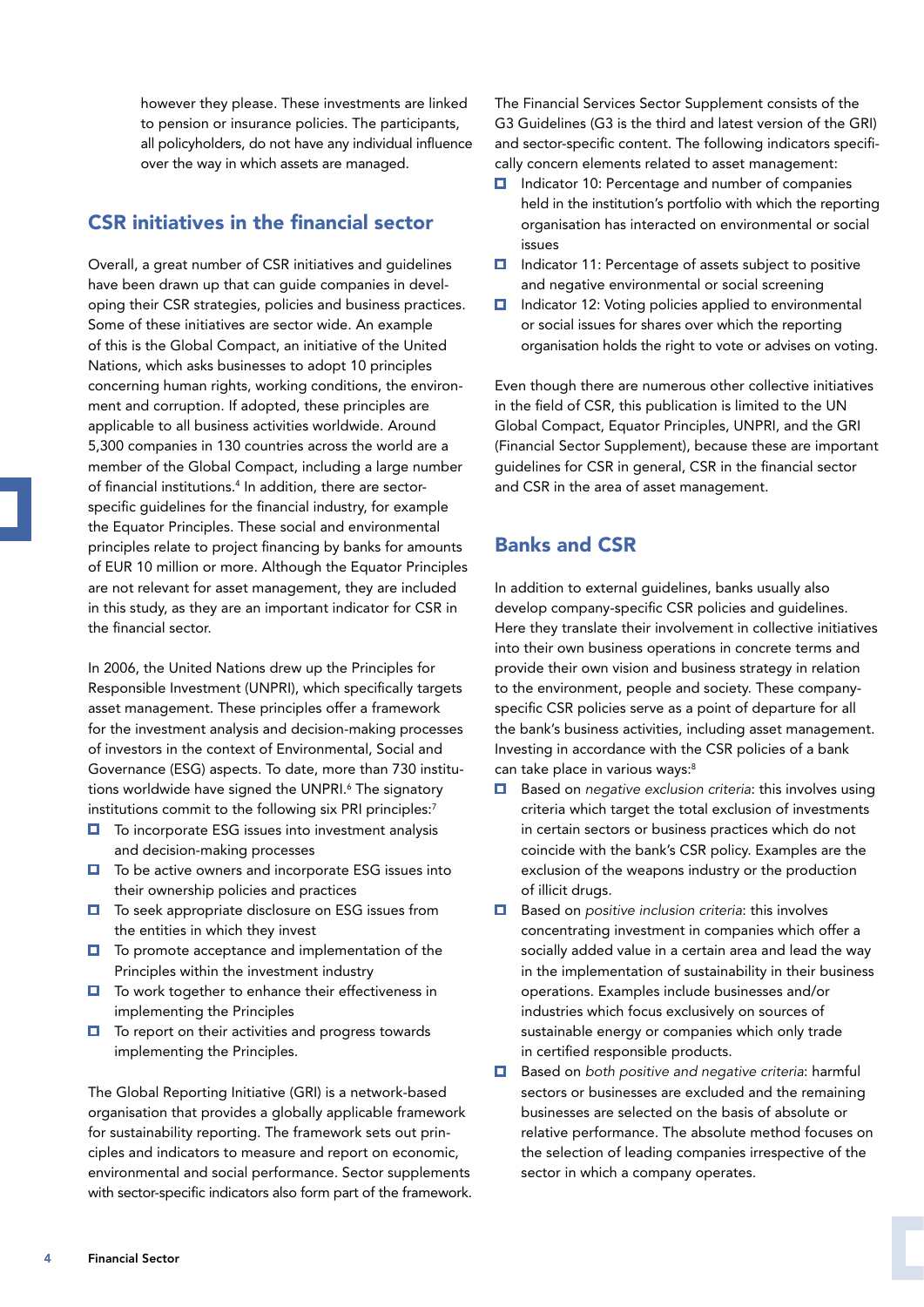

#### Table 1: Asset management in figures, 20099

|                                             |                                  | <b>ING Group</b> | <b>RBS</b><br>Group <sup>10</sup> | Deutsche<br>Bank | <b>BNP Paribas</b> | Santander<br>Group | <b>SNS REAAL</b> | <b>Triodos Bank</b> |
|---------------------------------------------|----------------------------------|------------------|-----------------------------------|------------------|--------------------|--------------------|------------------|---------------------|
| Total assets (EUR bn)                       |                                  | 1163.64          | 1897.8                            | 1500.7           | 2057.7             | 1110.5             | 128.9            |                     |
| Assets under management (EUR bn)            |                                  | 343.2            | <b>NR</b>                         | 88011            | 35712              | 1245.413           | 43               | 4.914               |
|                                             | Third Party Assets (EUR bn)      | 219.2            | 728.5                             | NR <sup>15</sup> | <b>NR</b>          | 900                | 12.5             | 1.9                 |
|                                             | Proprietary assets (own account) | 124              | <b>NR</b>                         | <b>NR</b>        | NR <sup>16</sup>   | <b>NR</b>          | 30.5             |                     |
| % sustainable funds of total assets         |                                  | 0.74%            | <b>NR</b>                         | 1%               | 2.36%              | <b>NR</b>          | 0.23%17          | 100%                |
| % assets subjected to sustainable screening |                                  | $NR**$           | <b>NR</b>                         | <b>NR</b>        | <b>NR</b>          | <b>NR</b>          | 64%18            | 100%                |

\* Figures for the year 2008

\*\* NR – not reporting on figures

#### Table 2: CSR Policies

|                                                       | <b>ING Group</b>           | <b>RBS</b><br>Group | Deutsche<br>Bank           | <b>BNP Paribas</b> | Santander<br>Group | <b>SNS REAAL</b>  | Triodos Bank                |
|-------------------------------------------------------|----------------------------|---------------------|----------------------------|--------------------|--------------------|-------------------|-----------------------------|
| <b>UN Global Compact</b>                              |                            |                     | ✔                          | v                  | V                  |                   | X                           |
| <b>Equator Principles</b>                             |                            | ✔                   | $\times$                   | $\boldsymbol{\nu}$ | ✔                  | $X$ <sup>19</sup> | $\times$                    |
| <b>UNPRI</b>                                          |                            | $\times$            | V                          | $\boldsymbol{\nu}$ | $\times$           | V                 |                             |
| <b>GRI</b>                                            |                            | $\times$            | V                          | $\times$           | ✔                  | V                 |                             |
| GRI Fin. Services Sector Supplement                   | $\mathbf{V}^{20}$          | $\times$            | $\mathbf{V}$ <sup>21</sup> | $\times$           | $\times$           | $\mathbf{V}^{22}$ | $\mathbf{V}^{23}$           |
| Engagement policy                                     | $\mathbf{V}$ <sup>24</sup> | $\times$            | $\times$                   | $\times$           | $\times$           |                   |                             |
| CSR included in voting policy<br>✔                    |                            | $\times$            | X <sup>25</sup>            | $\times$           | $\times$           |                   | $\mathcal{V}$ <sup>26</sup> |
| <b>Legenda:</b> $\mathbf{v}$ = yes $ \mathbf{x}$ = no |                            |                     |                            |                    |                    |                   |                             |

Under the relative or best-in-class method, the bestperforming companies in each sector are selected.

Based on *engagement*: entering into an active dialogue with the management of companies that do not operate in accordance with the bank's CSR policy, in order to encourage them to improve their CSR performance. Often a specific period is agreed upon, within which results must be visible. If a company does not implement improvements it is excluded. Engagement can also take the form of exercising attendance and voting rights at shareholder meetings.

Most banks offer their customers the possibility to put together a sustainable portfolio themselves or to invest in sustainable investment funds. Governments often stimulate certain social investments by offering private investors tax benefits when they invest in green, socio-ethical or cultural funds approved by the government. In addition to these funds, banks offer a large number of sustainable funds, without tax benefits, which they themselves have put together, such as sustainable theme funds that invest in companies operating in a specific field. One example is a climate fund, which invests in companies that generate clean energy. The conditions that sustainable investment

funds must meet, the exclusion criteria or other criteria that are applied, and the level of transparency differ from bank to bank.<sup>27</sup>

### The scope of the CSR policy

As shown in Table 1, asset management accounts for a big portion of the banks' commercial activities. However, sustainable assets form only a small part of the banks' total assets. Triodos Bank is the only exception, with 100% of their investments being sustainable. With regard to screening, Triodos Bank screens 100% and SNS REAAL 64%28 of its investments against sustainable criteria. Comparison with the major banks is not possible here, as they do not report on this data.

The limited magnitude of the sustainable asset management that arises out of the figures presented in Table 1 is confirmed by industry-wide statistics. In general, sustainable investments have been rapidly gaining in market share in recent years. In 1995, 55 socially responsible investment funds were active in the United States with assets of USD 12 billion. In 2007, this number had increased to 260 funds with assets of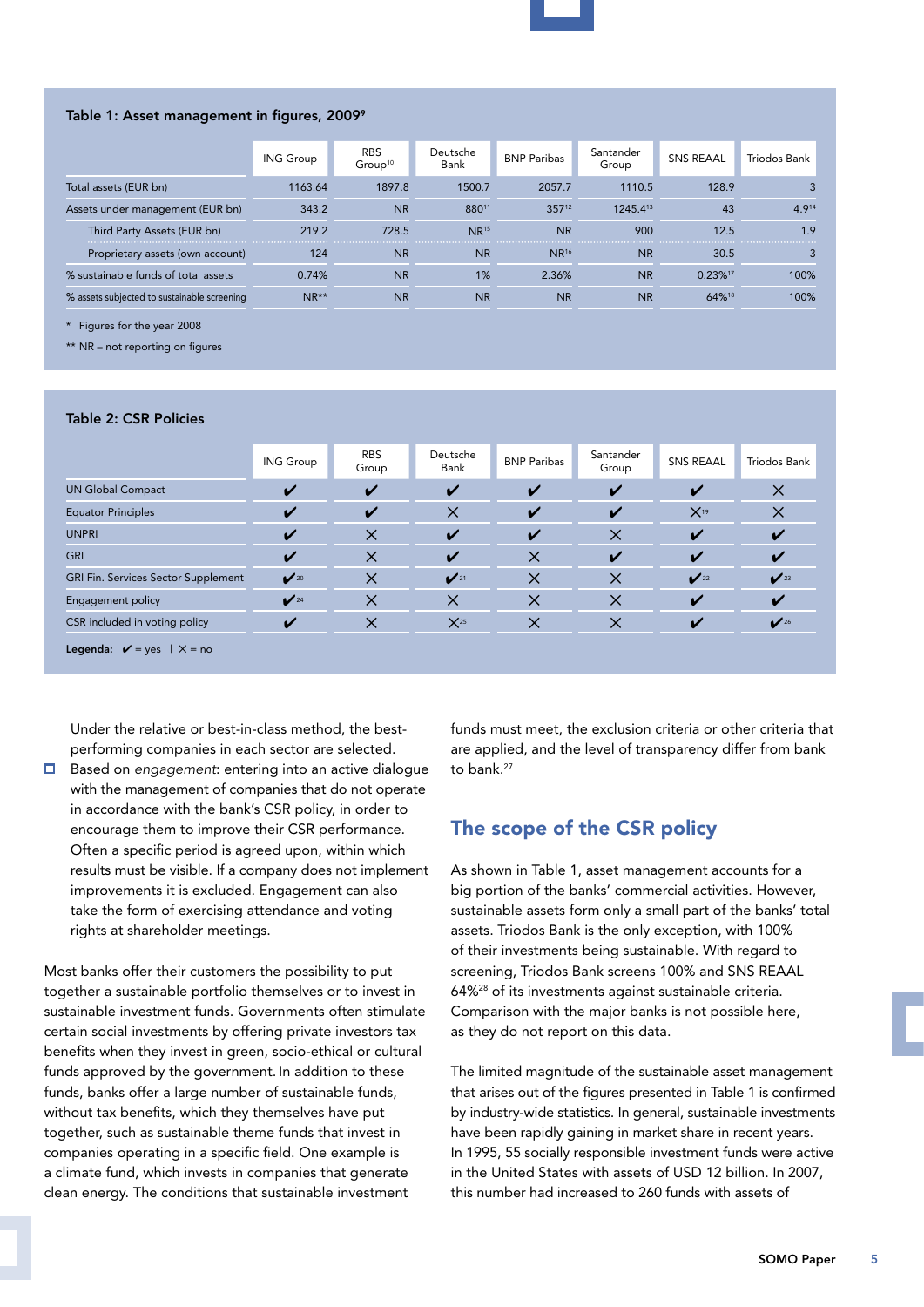### Table 3: The scope of the banks' CSR policies<sup>29</sup>

|                       | <b>ING Group</b>   | <b>RBS</b><br>Group | Deutsche<br>Bank   | <b>BNP Paribas</b>         | Santander<br>Group | <b>SNS REAAL</b>            | Triodos<br>Bank <sup>30</sup> |
|-----------------------|--------------------|---------------------|--------------------|----------------------------|--------------------|-----------------------------|-------------------------------|
| A. CSR Policy         |                    |                     |                    |                            |                    |                             |                               |
| Human rights          | $\checkmark$       | $\checkmark$        | $\boldsymbol{v}$   | $\checkmark$               | $\checkmark$       | $\checkmark$                | V                             |
| Labour rights         | $\boldsymbol{\nu}$ | $\boldsymbol{\nu}$  | $\boldsymbol{\nu}$ | $\mathbf v$                | $\boldsymbol{\nu}$ | $\mathbf v$                 | V                             |
| Indigenous peoples    | V                  | $\times$            | V                  | $\times$                   | V                  | $\mathbf{V}^{31}$           | V                             |
| Biodiversity          | V                  | $\times$            | V                  | $\times$                   | V                  | V                           | V                             |
| Climate change        | V                  | $\checkmark$        | V                  | $\checkmark$               | V                  | V                           | $\checkmark$                  |
| Chemicals             | $\checkmark$       | $\times$            | V                  | $\times$                   | $\times$           | $\checkmark$                | $\checkmark$                  |
| Arms                  | $\checkmark$       | $\checkmark$        | V                  | $\checkmark$               | $\checkmark$       | V                           | V                             |
| Dams                  | $\times$           | $\times$            | V                  | $\times$                   | $\times$           | ×                           | V                             |
| Fishery               | $\times$           | $\times$            | $\times$           | $\times$                   | $\checkmark$       | $\times$                    | $\checkmark$                  |
| Forestry              | $\checkmark$       | $\times$            | $\checkmark$       | $\checkmark$               | $\checkmark$       | $\checkmark$                | $\checkmark$                  |
| Mining                | $\checkmark$       | $\times$            | $\checkmark$       | $\times$                   | $\times$           | $\mathbf{V}^{32}$           | $\checkmark$                  |
| Oil and gas           | $\checkmark$       | $\times$            | V                  | $\times$                   | V                  | $\mathcal{V}$ <sup>33</sup> | V                             |
| Agriculture           | $\checkmark$       | $\times$            | $\checkmark$       | $\times$                   | $\checkmark$       | $\times$                    | V                             |
| <b>B.</b> Own assets  |                    |                     |                    |                            |                    |                             |                               |
| Human rights          | $\times$           | $\times$            | $\times$           | $\times$                   | $\times$           | V                           |                               |
| Labour rights         | $\times$           | $\times$            | $\times$           | $\times$                   | $\times$           | V                           |                               |
| Indigenous peoples    | $\times$           | $\times$            | $\times$           | $\times$                   | $\times$           | V                           |                               |
| Biodiversity          | $\times$           | $\times$            | $\times$           | $\times$                   | $\times$           | V                           |                               |
| Climate change        | $\times$           | $\times$            | $\times$           | $\times$                   | $\times$           | V                           |                               |
| Chemicals             | $\times$           | $\times$            | $\times$           | $\times$                   | $\times$           | V                           |                               |
| Arms                  | $\checkmark$       | $\times$            | $\times$           | $\checkmark$               | $\times$           | V                           |                               |
| Dams                  | $\times$           | $\times$            | $\times$           | $\times$                   | $\times$           | $\times$                    |                               |
| Fishery               | $\times$           | $\times$            | $\times$           | $\times$                   | $\times$           | $\times$                    |                               |
| Forestry              | $\times$           | $\times$            | $\times$           | $\times$                   | $\times$           | V                           |                               |
| Mining                | $\times$           | $\times$            | $\times$           | $\times$                   | $\times$           | V                           |                               |
| Oil and gas           | $\times$           | $\times$            | $\times$           | $\times$                   | $\times$           | V                           |                               |
| Agriculture           | $\times$           | $\times$            | $\times$           | $\times$                   | $\times$           | $\times$                    |                               |
| C. Third party assets |                    |                     |                    |                            |                    |                             |                               |
| Human rights          | $\times$           | $\times$            | $\times$           | $\times$                   | $\times$           | $\checkmark$                | $\checkmark$                  |
| Labour rights         | $\times$           | $\times$            | $\times$           | $\times$                   | $\times$           | $\checkmark$                | $\checkmark$                  |
| Indigenous peoples    | $\times$           | $\times$            | $\times$           | $\times$                   | $\times$           | $\checkmark$                | $\checkmark$                  |
| Biodiversity          | $\times$           | $\times$            | $\times$           | $\times$                   | $\times$           | V                           | $\checkmark$                  |
| Climate change        | $\times$           | $\times$            | $\times$           | $\times$                   | $\times$           | $\checkmark$                | $\checkmark$                  |
| Chemicals             | $\times$           | $\times$            | $\times$           | $\times$                   | $\times$           | $\checkmark$                | $\times$                      |
| Arms                  | $\mathbf v$        | $\times$            | $\times$           | $\mathbf{V}$ <sup>34</sup> | $\times$           | $\checkmark$                | $\mathbf v$                   |
| Dams                  | $\times$           | $\times$            | $\times$           | $\times$                   | $\times$           | $\times$                    | $\checkmark$                  |
| Fishery               | $\times$           | $\times$            | $\times$           | $\times$                   | $\times$           | $\times$                    | $\checkmark$                  |
| Forestry              | $\times$           | $\times$            | $\times$           | $\times$                   | $\times$           | $\checkmark$                | $\checkmark$                  |
| Mining                | $\times$           | $\times$            | $\times$           | $\times$                   | $\times$           | $\checkmark$                | $\mathbf v$                   |
| Oil and gas           | $\times$           | $\times$            | $\times$           | $\times$                   | $\times$           | $\times$                    | V                             |
| Agriculture           | $\times$           | $\times$            | $\times$           | $\times$                   | $\times$           | $\times$                    | $\checkmark$                  |

Legenda: ✔ = yes | ✕ = no | **–** = not applicable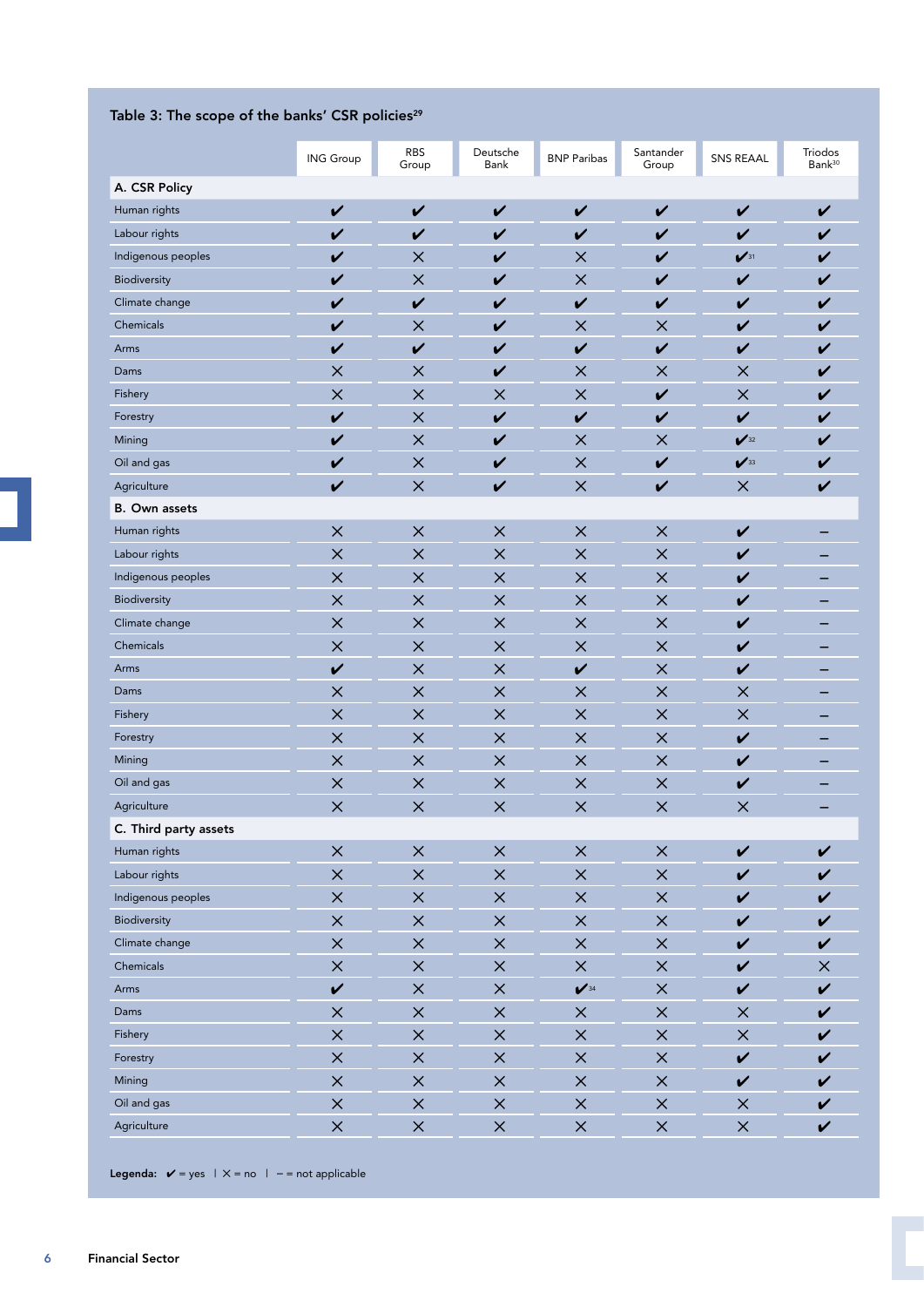

USD 201.8 billion.<sup>35</sup> As for Europe, figures presented by Eurosif in its European Socially Responsible Investment (SRI) Study for 2008 show that socially responsible investments only represent 3.4% of the European asset management industry.36 Clearly, the scale of such investments is still extremely limited.

Table 2 provides an overview of the international CSR initiatives that the banks have adopted or apply, and shows whether a bank publishes its annual report according to the guidelines of the Global Reporting Initiative (GRI), whether the Financial Services Sector Supplement is taken into account, whether it has sustainability criteria embedded in its voting policy and whether it has an engagement policy.

With some variation, most banks are aligned with several major CSR initiatives. The GRI Financial Services Sector Supplement has been adopted by Deutsche Bank, ING as well as the two smaller banks. While Triodos Bank and SNS report on the indicators related to asset management, Deutsche Bank and ING chose not to report on this area (Indicator 10, 11 and 12, see paragraph CSR initiatives in the financial sector). ING, SNS REAAL and Triodos Bank have developed an engagement policy and included CSR in their voting policies.

Triodos Bank stated that it had integrated the Global Compact into its founding documents and does not sign international CSR initiatives when their internal policy regarding CSR issues is stricter than such initiatives.

Table 3 provides an overview of thirteen focus areas and sectors related to CSR. The three marked rows indicate:

- A: Whether the bank has a company-specific CSR policy or not
- B: Whether this policy applies to the investments at the expense and risk of the bank
- C: Whether this policy applies to investments undertaken on behalf of third parties.

It should be noted that positive or negative signs in Table 3 do not reveal anything about the quality of the involved CSR policies. They merely indicate that the policy is present in some form in the banks' operating guidelines.

CSR policies adopted by banks can be applicable to some or several of the services mentioned in the box on page 2 (e.g. project finance, credit provision or retail banking) or the banks internal operations like human resources. In short, it is indicated whether a bank does or does not have a CSR policy in a certain area (row A) and whether this policy applies to own investments (row B) or third party investments (row C).37

## Unsustainable Investments: **PetroChina**

The Chinese state oil company PetroChina is one of the most important players in the oil industry in Sudan. However, it is also seen as one of the four oil companies that are providing the funds that the government of Sudan needs to continue the genocide in Darfur.38

The civil war in Sudan is ongoing and has caused hundreds of thousands of civilian casualties and created millions of refugees in recent years. The Sudanese government is considered jointly responsible for this current humanitarian crisis and has been accused of genocide by the United States. For the Sudanese government, oil is the most important source of income and amounts to 90% of its export revenue. A large part of this income is accordingly being spent on weapons.

PetroChina has already been blacklisted by pension funds, including PFZW (formerly PGGM) in the Netherlands and TIAA-CREF in the US, because of its links to the Sudanese government, whereby it fuels the humanitarian crisis.

In June 2009, the asset managers of BNP Paribas, Deutsche Bank and ING owned or managed shares in PetroChina worth a total value of USD 191.73 million.39

| <b>Bank</b>        | Shares in PetroChina (USD) |
|--------------------|----------------------------|
| Deutsche Bank      | 129.0 million              |
| <b>BNP Paribas</b> | 48.3 million               |
| <b>ING</b>         | 14.5 million               |

It is unclear whether these shares are owned by the banks themselves or whether the banks manage these shares for clients. It is therefore impossible for customers to check whether their bank is indirectly involved in human rights violations in Sudan.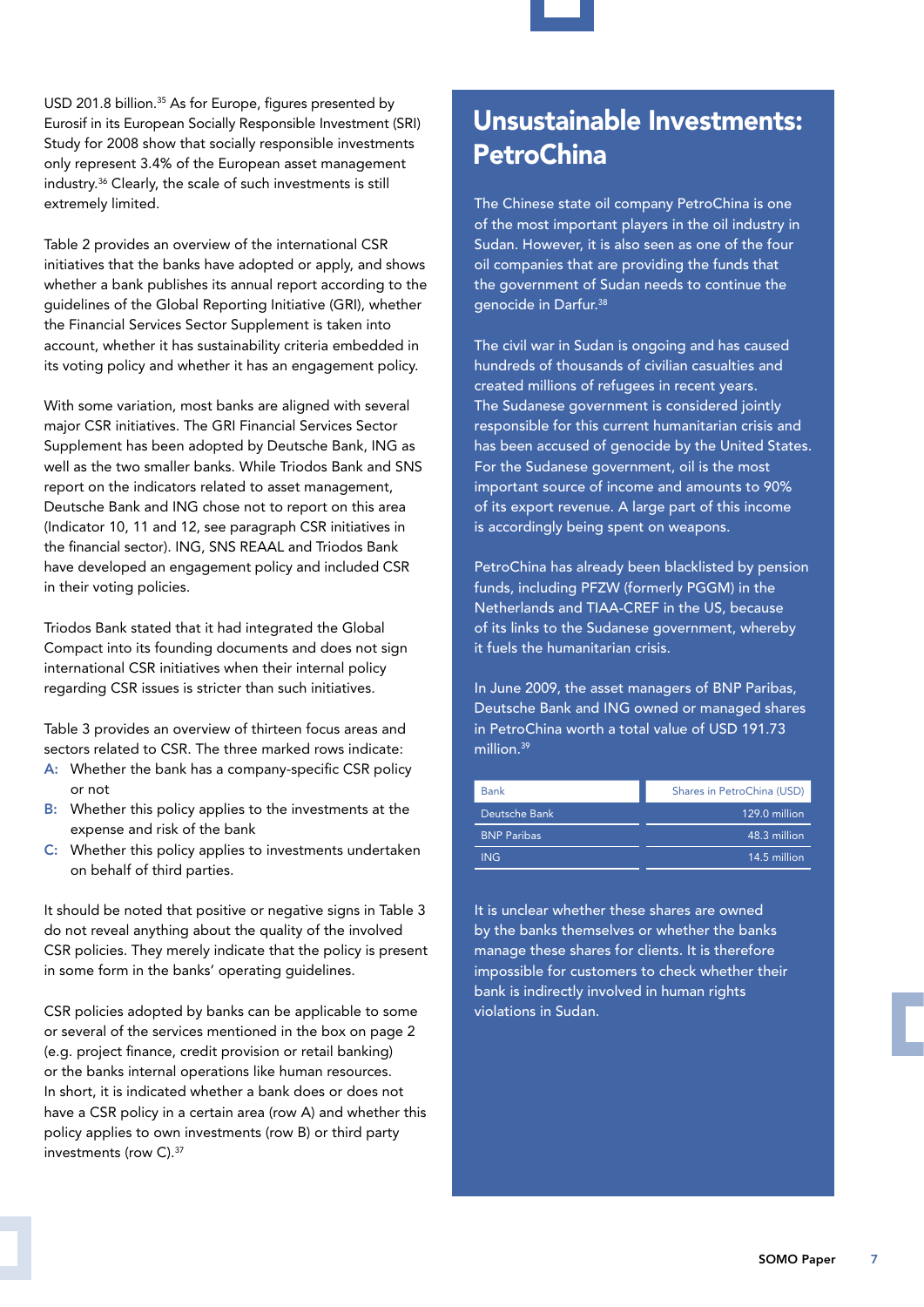Table 3 reveals quite a mixed picture of the scope of the CSR policies of the banks studied. With the exception of RBS Group and BNP Paribas, all of the banks have some kind of CSR policy on most of the thirteen focus areas (row A). Policies on various CSR areas and sectors are mentioned in CSR reports or on the banks' websites; however, the scope is often not explicit.

Rows B and C show that the major European banks often do not apply CSR policies to asset management activities, regardless of whether it concerns the bank's own money or the assets and funds which are managed on behalf of clients. Earlier research by SOMO showed that banks differentiated between assets managed for the bank's own account and assets managed for third parties.40 However, from the data in rows B and C it is clearly visible that there is currently no explicit CSR policy with regard to the existence and application of concrete exclusion criteria for the assets managers of the five major European banks. Only the arms industry is so evidently and directly connected with unsustainable practices that some banks exclude the arms sector from all its investments. Note, however, that these restrictive policies with respect to the arms sector usually only apply to manufacturers of controversial weapons, such as cluster ammunition or antipersonnel landmines. On other issues, such as human rights and climate change, the major European banks do have their own CSR policy but the criteria do not apply to asset management.

It must be noted that, on its website ING states that it does not invest its assets for own account in companies that are involved in activities that are incommensurable with its own Business Principles and other ING policies such as its policy on arms.41 And indeed, its arms policy is well elaborated, including clear exclusion criteria. However, a comparable elaboration is absent with regard to other CSR policies. Therefore it remains unclear how this general statement with regard to exclusion has been translated in relation to other topics and sectors in Table 3. SOMO regards this limited clarification to be insufficient as a basis for the statement that CSR related exclusion criteria apply to other assets of ING held in own account. The CSR policies of Triodos Bank and partly also of SNS REAAL reveal a completely different picture. All policies that are implemented for the bank as a whole apply to all activities in which the bank is involved. Investments at the expense and risk of third parties are also assessed using exclusion criteria. In some cases these criteria are so strict that whole sectors are excluded from the banks' investment universe.

All major banks provide very limited transparency on the reach of their CSR policy and, more specifically, whether it applies to their mainstream investment portfolio. The CSR pages of the websites are extensive, but a general outline of the extent to which often broadly formulated statements are incorporated into core activities is lacking. Transparency and accountability in portfolio selection and screening is absent. Deutsche Bank and ING are the only large banks

## An unsustainable, but highly transparent bank

In 2006, a new player appeared in the Belgian financial sector: ACE Bank. The bank promoted itself as a bank with no restrictions on its investments, investing in weapons, child labour and companies that violate human rights. The bank claimed to employ a transparent investment policy, publishing a list of all of the companies it invests in, guaranteeing the highest returns on the market due to its investment in the most profitable sectors, e.g. mining, oil and the defence industry. ACE bank claimed it would be able to do so due to the fact that it invested in developing countries where the rules concerning, for example, environmental impact and labour conditions, are not so strict. The bank would offer higher rates on returns than the competition by keeping its own wages low and investing in controversial sectors. ACE Bank had a young and dynamic profile, targeting customers for whom arguments for profitability would win over those for corporate accountability.

After a week in operation, the Belgian national supervisory agency for the financial sector, CBFA, decided to shut down the operations of ACE bank. At the press conference that followed, representatives of the bank told the media that ACE Bank was a non-existent, fake bank created by the Belgian NGO Netwerk Vlaanderen. The purpose of the creation of ACE Bank was to attract attention to the responsibilities banks have regarding the type of investment they engage in. The example of ACE bank shows how little public attention is paid to the investment policies of banks. It also highlights the fact that transparency is crucial in relation to the way investment activities are conducted. In the words of Netwerk Vlaanderen: 'the laissez-faire attitude of bank managers is a cynical way of approaching investments (focusing on the highest returns and neglecting the societal impacts), which was brought to the public's attention in a humorous way by the ACE Bank'.42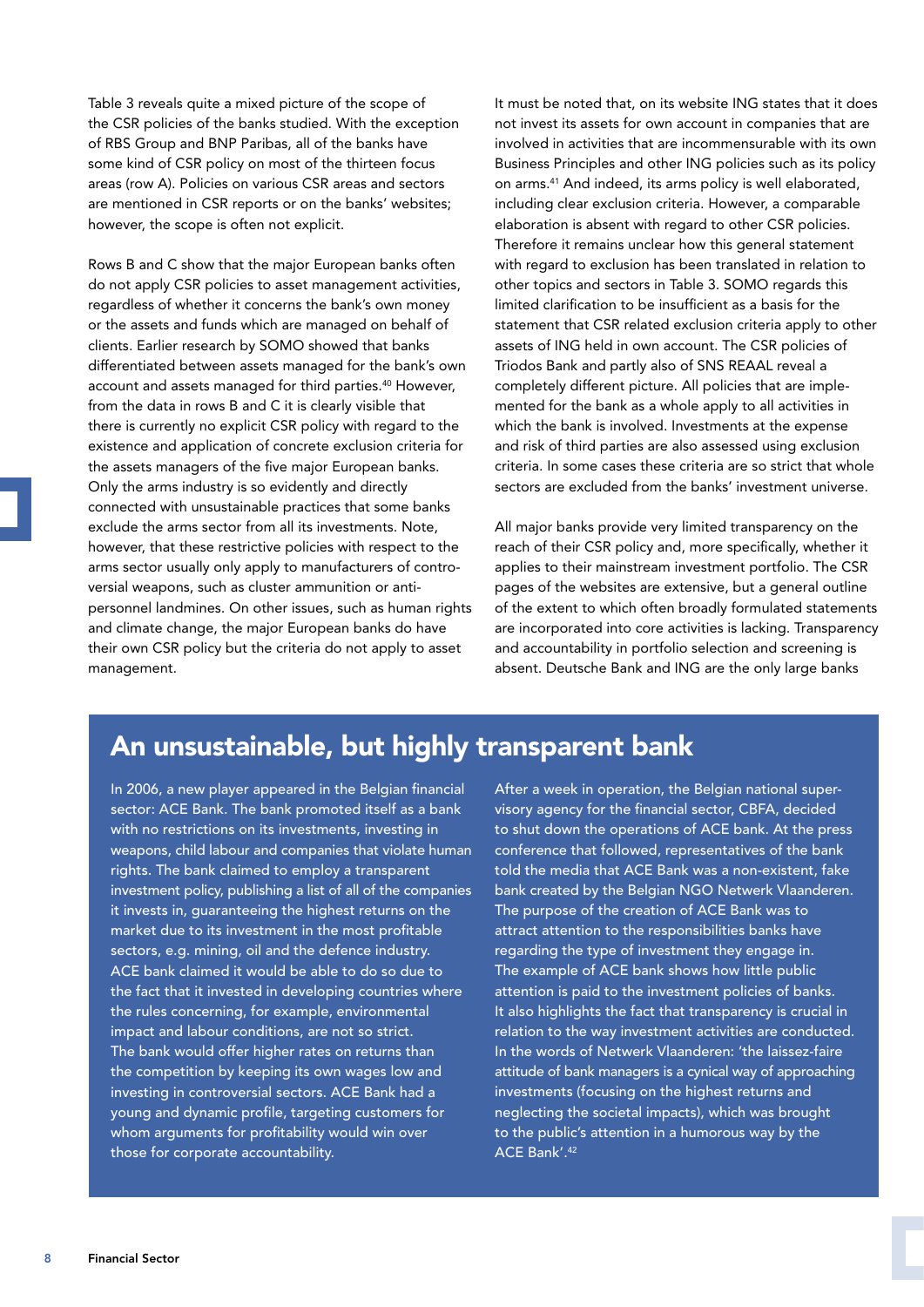

which have adopted the GRI Financial Services Sector Supplement, but even these banks do not report on the indicators related to asset management (see paragraph CSR initiatives in the financial sector). SNS REAAL and Triodos Bank form a positive exception to this practice. SNS REAAL has announced that it plans to upgrade its website in the coming year with more extensive information on responsible investment policies, including exclusion criteria, voting and engagement policies.

## Banks' motives for sustainable asset management

The Dutch CSR Platform defines CSR as *'a process whereby a company assumes responsibility, across its entire supply chain, for the social, ecological and economic consequences of the company's activities, reports on these consequences, and constructively engages with stakeholders.'*<sup>43</sup> The European Union defines CSR as *'a concept whereby companies integrate social and environmental concerns in their business operations and in their interaction with their stakeholders on a voluntary basis.*44 While there is no generally accepted description of CSR, most definitions emphasise the application of CSR to all business activities.

Why would a bank adopt a CSR policy and, more specifically, why would it want to operate consistently in relation to its own policy? Apart from taking its societal responsibility seriously, the bank can also demonstrate its trustworthiness to its clients and the outside world in general. When a bank formulates a CSR policy and declares that it has integrated it into its daily operations, stakeholders need to know whether these policies also apply to asset management, to the bank's mainstream or sustainable investment portfolio, and whether the money invested is used to produce weapons, destroy an ecosystem or abuse labour rights.

By developing exclusion criteria, banks can guarantee that they are not involved, through their investments, in issues that their CSR policy considers to be controversial. This guarantees a consistent implementation of the bank's policy. On issues that the bank considers sensitive but not controversial, the bank may opt not to exclude the company in question but rather to engage in constructive dialogue with it. Within the framework of such an engagement policy, the bank and the company can agree on a period within which the issue should be resolved. Regular reporting on engagement can help enhance the transparency and trustworthiness of a bank.

All of the banks in this report offer socially responsible investment products, which usually take the form of various types of theme funds or tailor-made investment portfolios created in cooperation with the client. However, when it

comes to the question of where an investor can invest, most banks (with the exception of Triodos Bank and SNS REAAL) do not apply strict criteria. Banks often use the argument that it is the client's money that is at stake, so the client can choose where to invest. To some this sounds like a legitimate argument, but it ignores the essence of a consistent and responsible CSR policy. This is also the reason why Triodos Bank and SNS REAAL choose to apply their CSR policies to asset management (for their own assets and third party assets) as well. For all the studied banks, asset management forms an important part of the total business operations. However, ING Group, RBS Group, Deutsche Bank, BNP Paribas and Santander Group did not translate their company-specific CSR policies on the sectors and themes depicted in Table 3 to their asset management activities.

### Conclusions and recommendations

Corporate Social Responsibility at banks and other businesses is predominantly based on voluntary self-regulation. Legislation or binding regulations are virtually absent. Banks publish sustainability reports with far-reaching promises concerning the integration of CSR into their core and non-core activities. However, it is of utmost importance that outside stakeholders, such as consumers, citizens and societal organisations, can assess whether banks live up to their CSR-related commitments and objectives. In this respect, accountability and transparency are needed to evaluate whether actual practices accord with the stated policies. This paper has shown that CSR has indeed found its way into the financial sector, but unfortunately at most of the selected banks CSR policies only apply to a very limited portion of the assets invested. With the exception of Triodos Bank and SNS, the consistent application of CSR policies to mainstream investment portfolios is also almost absent. Moreover, it is extremely difficult to obtain a clear picture of the exact scope of these policies. A consistent CSR policy and transparency are widely regarded as crucial elements to recover trust in the financial sector after the recent turbulent years.

The following points provide a number of recommendations for the improvement of corporate social responsibility in the banking sector:

- $\Box$  Banks should draw up a CSR policy which is applicable to all their activities, including asset management. Only then, CSR is anchored in all the processes and activities. A good CSR policy should be developed for the company as a whole and be applied to all company divisions and activities.
- $\Box$ Within asset management, banks do not differentiate between assets managed for the bank's own account and assets managed for clients, as there are practically no exclusion criteria formulated for either. It is important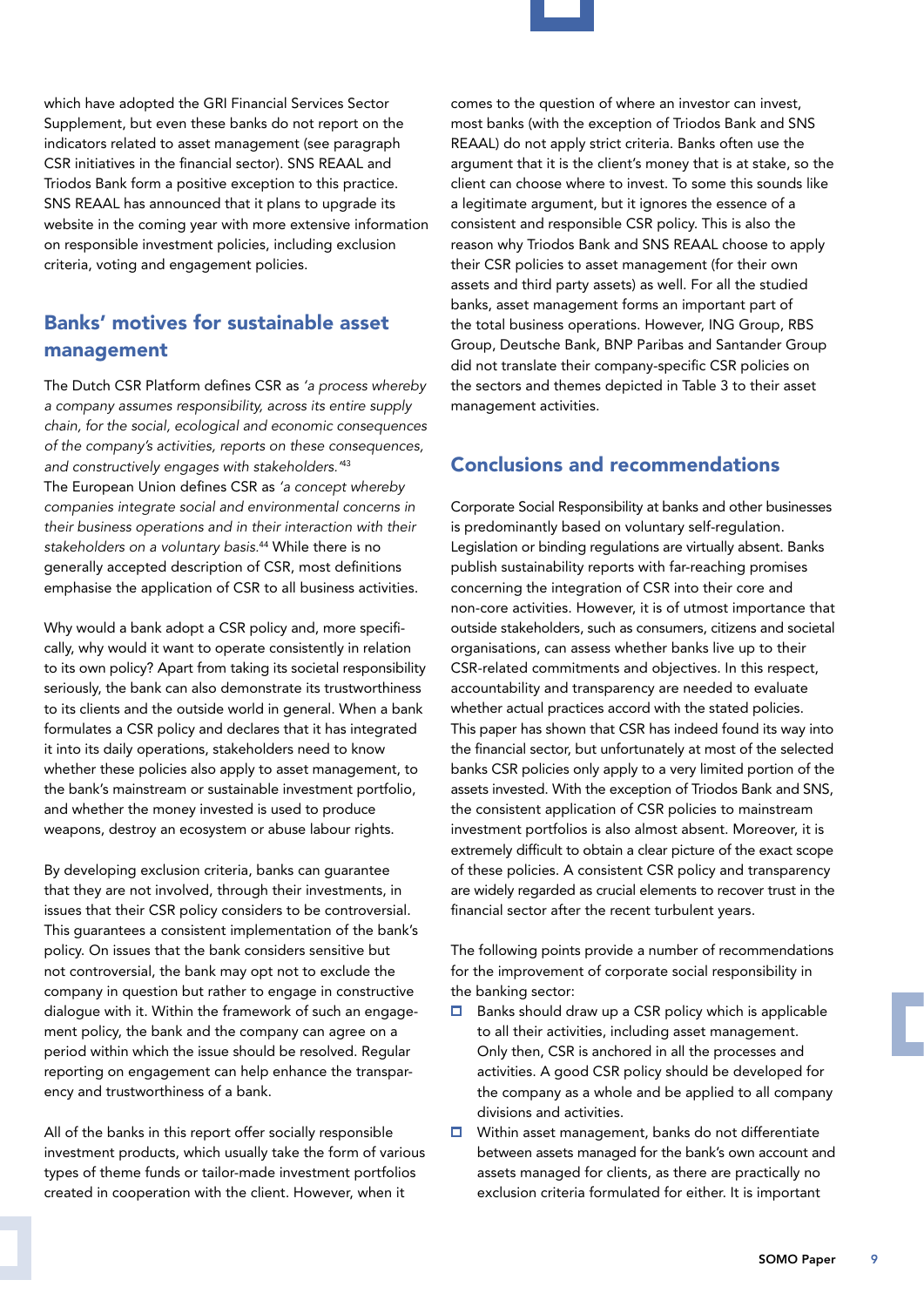though to acknowledge that in case CSR policy is drawn up for asset management, this be done for both types of assets managed, in order to avoid a 'schizophrenic' situation which endangers the credibility of CSR practices.

 $\Box$  At present, the scope of CSR policies remains unclear to external stakeholders. Banks must be totally transparent about the scope of their CSR policies and whether these policies are applicable to asset management. Only then, it is possible for the outside world to know to what extent banks comply with their own CSR policies and standards.

#### Endnotes

- 1 For the SOMO researches on asset management, see <http://somo.nl/ dossiers-en/sectors/financial/financial/>
- 2 Cluster Munition Coalition, Investment in Civilian Suffering To Be Halted by Future Cluster Munitions Convention, <[http://www.stopclustermunitions.org/wp/wp-content/uploads/2009/09/](http://www.stopclustermunitions.org/wp/wp-content/uploads/2009/09/disinvestment-policy-paper.pdf) [disinvestment-policy-paper.pdf](http://www.stopclustermunitions.org/wp/wp-content/uploads/2009/09/disinvestment-policy-paper.pdf)> (4 June 2010).
- 3 Belgium adopted legislation to that effect even before the CCM was available for signature. Ireland, Lebanon, Luxemburg, Mexico, New Zealand, Norway and Rwanda have defined such investment as a prohibited form of assistance under the CCM, and Ireland, Luxemburg and New Zealand have passed legislation to that effect. In the Netherlands and Switzerland, motions have been adopted to develop legislation prohibiting investment in cluster munitions in the future. Other parliamentary action is ongoing in Germany.
- 4 'Pensioenbeleggers, verbiedt investeringen in clusterbom', Telegraaf, 10 May 2010, [<http://www.mn-services.nl/portal/page?\\_](http://www.mn-services.nl/portal/page?_pageid=136,3554504&_dad=portal&_schema=PORTAL&p_item_id=6107199) [pageid=136,3554504&\\_dad=portal&\\_schema=PORTAL&p\\_item\\_](http://www.mn-services.nl/portal/page?_pageid=136,3554504&_dad=portal&_schema=PORTAL&p_item_id=6107199) [id=6107199>](http://www.mn-services.nl/portal/page?_pageid=136,3554504&_dad=portal&_schema=PORTAL&p_item_id=6107199) (4 June 2010).
- 5 For the full list of participants in the Global Compact, see [<http://www.](http://www.unglobalcompact.org/ParticipantsAndStakeholders/index.html) [unglobalcompact.org/ParticipantsAndStakeholders/index.html](http://www.unglobalcompact.org/ParticipantsAndStakeholders/index.html)>. For a more critical appraisal, see the website <[www.globalcompactcritics.org](http://www.globalcompactcritics.org)>.
- 6 For the full list of signatories to the Principles of Responsible Investment (PRI), see <http://www.unpri.org/signatories/>.
- PRI Website, The Principles, 'The Principles for Responsible Investment', <[http://www.unpri.org/principles>](http://www.unpri.org/principles/) (May 2010).
- 8 J. van der Voorst and E. van Weperen, 'Duurzaam Sparen en Beleggen in Nederland' (Sustainable Saving and Investment in the Netherlands) 1987-2006, VBDO, July 2007.
- 9 Information gathered from banks' websites or from the questionnaires filled in by employees of the banks.
- 10 Figures calculated with EUR/GBP exchange rate of 1.12.
- 11 Deutsche Bank Asset Management reports Assets under Management equals EUR 496bn as of 31 December 2009. Information provided by email correspondence with Deutsche Bank on 22-07-2010.
- 12 This figure should be EUR 518 billion if taking into account the assets managed by Fortis Investments.
- 13 The EUR 1245.4 bn are the 'total managed funds' of the Santader Group, which is composed of the EUR 1110.5 bn total assets together with off-balance sheet mutual and pension funds and managed portfolios. Santander annual report 2009, p. 92.
- 14 The EUR 4.9 bn are the total assets under management of Triodos Bank, which is composed of the EUR 3 bn total assets together with funds under management with affiliated parties that have not been included in the consolidation. Triodos Bank annual report, p. 2.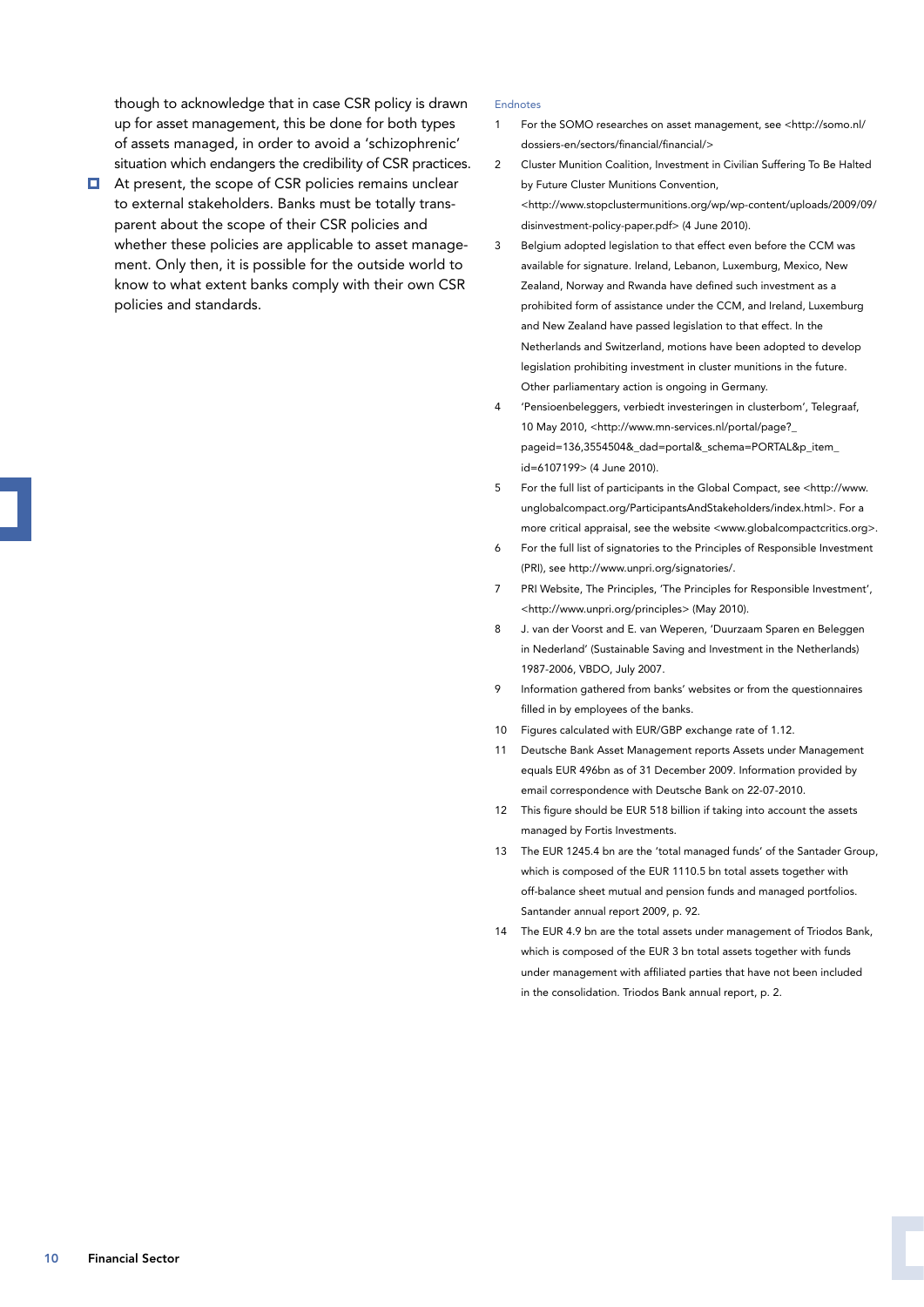

- 15 For Deutsche Bank, the third party assets equal the total assets under management. This is due to the fact that Deutsche Bank does not make a distinction between the bank's own money and client's money as, being an investment bank, investments are their main line of business. Telephone conversation with Deutsche Bank, 28 April 2010.
- 16 BNP Paribas does not publish its figures on proprietary assets. Phone conversation with BNP Paribas, 1 July 2010.
- 17 Percentage of sustainable funds or theme funds, calculated from information provided by SNS AM email correspondence. Email correspondence SNS REAAL, 5 July 2010.
- 18 See note 17.
- 19 SNS REAAL has not signed the Equator Principles as it does not issue credit that falls into the category of the principles, but ASN Bank, which is part of SNS REAAL has done so.
- 20 ING website, 'Global Reporting Initiative (GRI) Index', [<http://www.](http://www.ingforsomethingbetter.com/nl/publications/gri_index/) [ingforsomethingbetter.com/nl/publications/gri\\_index/>](http://www.ingforsomethingbetter.com/nl/publications/gri_index/) (21/07/2010)
- 21 The Deutsche Bank includes the financial services sector supplement of the GRI, but does not report on the indicators related to asset management mentioned.
- 22 Including the asset management indicators mentioned. SNS REAAL website, GRI, 'Global Reporting Initiative (GRI) Index' [http://www.](http://www.snsreaalverantwoordondernemenjaarverslag2008.nl/gri/?L=0&tx_sns_pi24[level1]=16#112) [snsreaalverantwoordondernemenjaarverslag2008.nl/gri/?L=0&tx\\_sns\\_](http://www.snsreaalverantwoordondernemenjaarverslag2008.nl/gri/?L=0&tx_sns_pi24[level1]=16#112) [pi24\[level1\]=16#112](http://www.snsreaalverantwoordondernemenjaarverslag2008.nl/gri/?L=0&tx_sns_pi24[level1]=16#112) (June 2010)
- 23 Including the asset management indicators mentioned.
- 24 ING website, 'Embedding CSR into core business' <[http://www.ing.com/](http://www.ing.com/group/showdoc.jsp?menopt=ins|vew&docid=074383_NLNLNL%E2%8C%A9=NL%E2%8C%A9=nl) [group/showdoc.jsp?menopt=ins|vew&docid=074383\\_NLNLNL](http://www.ing.com/group/showdoc.jsp?menopt=ins|vew&docid=074383_NLNLNL%E2%8C%A9=NL%E2%8C%A9=nl) (June 2010).
- 25 Deutsche Bank is in the process of including CSR criteria in its voting policy. The scope and timeframe is not specified. Deutsche Bank's response to the draft version of this paper, email Deutsche Bank, Group Sustainability, 20 July 2010.
- 26 Triodos Bank has an extensive voting policy, for details see: <[http://www.](http://www.triodos.com/com/triodos_research/215857/216034/proxy_voting_2010/) [triodos.com/com/triodos\\_research/215857/216034/proxy\\_](http://www.triodos.com/com/triodos_research/215857/216034/proxy_voting_2010/) [voting\\_2010/>](http://www.triodos.com/com/triodos_research/215857/216034/proxy_voting_2010/).
- 27 For a critical look at sustainable investment funds, see the report by Netwerk Vlaanderen, 'Beleggers op hete kolen' (Investors on Hot Coals), May 2008, <[http://www.netwerkvlaanderen.be/nl/files/documenten/](http://www.netwerkvlaanderen.be/nl/files/documenten/publicaties/dossiers/klimaatdossier.pdf) [publicaties/dossiers/klimaatdossier.pdf>](http://www.netwerkvlaanderen.be/nl/files/documenten/publicaties/dossiers/klimaatdossier.pdf).
- 28 In 2009, 94% of the investments by SNS Asset Management were screened against the criteria laid down in the Fundamental Investment Principles (FIP) of SNS Asset Management. In the same year SNS REAAL acquired Zwitserleven Asset Management, bringing this percentage down to 64%. The integration of the SNS Asset Management into the newly acquired funds will be finalized in the course of 2010. SNS REAAL's response to a draft version of this paper, , email SNS REAAL, 29 June 2010.
- 29 Data are based on figures from CSR reports and responses from the questionnaires.
- 30 Triodos Bank does not invest on its own account. Therefore row B is not applicable.
- 31 SNS REAAL does have an internal policy on this issue, these are embedded in SNS AM's Fundamental Investment Principles. Some of these principles can be accessed on the bank's website <[http://www.](http://www.snsam.nl/index.asp?NID=7622) [snsam.nl/index.asp?NID=7622](http://www.snsam.nl/index.asp?NID=7622)> others are only available on request. As for the sectors, 'indigenous peoples', 'mining' and 'oil and gas', there are internal policy papers which are not yet publicly available. In the course of 2010, SNS REAAL will publish these online. Source: questionnaire. 32 Ibid.
- 33 Ibid.
- 34 The current policy applies to all investments except trackers, Email contact BNP Paribas – SOMO, 27/07/2010
- 35 Social Investment Forum website, Socially Responsible Investing Basics for Individuals, SRI Facts, 'Socially Responsible Investing Facts', [<http://www.socialinvest.org/resources/sriguide/srifacts.cfm](http://www.socialinvest.org/resources/sriguide/srifacts.cfm)> (June 2010).
- 36 Eurosif, European SRI Study 2008, p. 10.
- 37 There can be some differences between the banks studied with regard to details within a policy domain or the existence of accurate and measurable targets.
- 38 Investors against genocide website, Learn more, 'Problem companies', no date, [<http://investorsagainstgenocide.net/problemcompanies>](http://investorsagainstgenocide.net/problemcompanies) (02/06/2010).
- 39 'Harmful investments by BNP Paribas', June 2009, Banksecrets publication, [http://www.banksecrets.eu/pdf/3\\_profielBNPParibasEN.pdf](http://www.banksecrets.eu/pdf/3_profielBNPParibasEN.pdf) (01/07/2010). Based on information from the Thomson Reuters Database. 40 See note 1.
- 41 ING website, ING for Something Better, Finance and Investment Policies, Proprietary Assets, [<http://www.ingforsomethingbetter.com/nl/our\\_](https://webmail.somo.nl/exchweb/bin/redir.asp?URL=http://www.ingforsomethingbetter.com/nl/our_story/business/finance_and_investment_policies/proprietary_assets/) [story/business/finance\\_and\\_investment\\_policies/proprietary\\_assets/](https://webmail.somo.nl/exchweb/bin/redir.asp?URL=http://www.ingforsomethingbetter.com/nl/our_story/business/finance_and_investment_policies/proprietary_assets/)>, (September 2010)
- 42 ACE Bank website, Persberichten, [<http://www.ace-bank.eu/press5\\_nl.pdf>](http://www.ace-bank.eu/press5_nl.pdf) (15 July 2010).
- 43 See the MVO platform CSR reference framework: MVO platform website, Publications, 'CSR Frame of Reference 2007' [<http://mvoplatform.nl/](http://mvoplatform.nl/publications-en/Publication_2758/) [publications-en/Publication\\_2758/>](http://mvoplatform.nl/publications-en/Publication_2758/).
- 44 European Commission website, Enterprise and Industry, Policies, Sustainable and responsible business, 'Corporate Social Responsibility', [<http://ec.europa.eu/enterprise/policies/sustainable-business/](http://ec.europa.eu/enterprise/policies/sustainable-business/corporate-social-responsibility/index_en.htm) [corporate-social-responsibility/index\\_en.htm](http://ec.europa.eu/enterprise/policies/sustainable-business/corporate-social-responsibility/index_en.htm)> (June 2010).